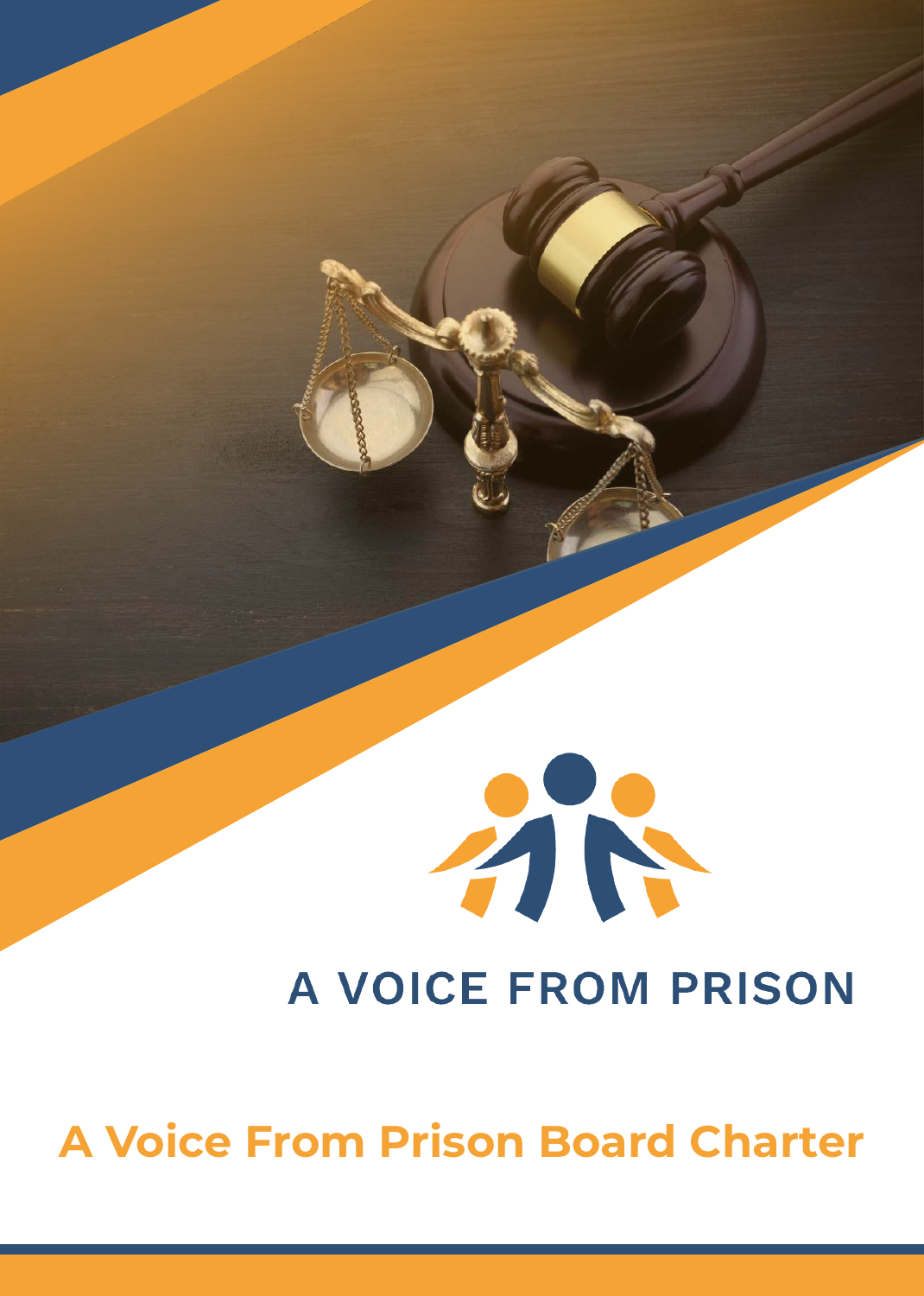## **A Voice From Prison Board Charter**

#### **• Purpose:**

This Charter outlines the roles and responsibilities of The Board as well as the key elements of its operation.

#### **• Board Purpose:**

The Board supports the vision of the organization A Voice From Prison and engages to advance its mission. The Board works to articulate the goals of A Voice From Prison and is responsible for developing the appropriate strategies to accomplish those goals.

## **• Roles and Responsibilities:**

### **Fiduciary Duties**

• The directors of the Board serve as stewards and are bound by duty to act in the best interest of the organization.

• The Board provides oversight and ensures that proper measures are in place to effectively evaluate the organization's activities.

• The Board must ensure the responsible effective distribution of its resources.

• The Board ensures that the organization is in compliance with the law, and that its members follow the regulations and standards set forth by the organization.

## **Ongoing Duties**

• The Board must contribute to and engage in the development and growth of the organization, including by not limited to: fundraising, advocacy, and recruitment.

- The Board is responsible for keeping informed on issues that concern the organization.
- The Board will meet quarterly, with the Chair and/or the Vice-chair presiding.
- The Board will keep and distribute accurate minutes of meetings.
- The Board will review this charter periodically and may amend it at any time.

#### **• Membership and Term:**

The Board will appoint the chair, vice-chair and the other members of the committee, each member to serve a one-year term, for up to ten years in total. The Board shall have a minimum of three members and a maximum of seven members. Appointment to the committee requires a majority vote of the directors in office. The Board may appoint or remove a member at any time, with or without cause. Membership of the Board shall be disclosed in the annual report.